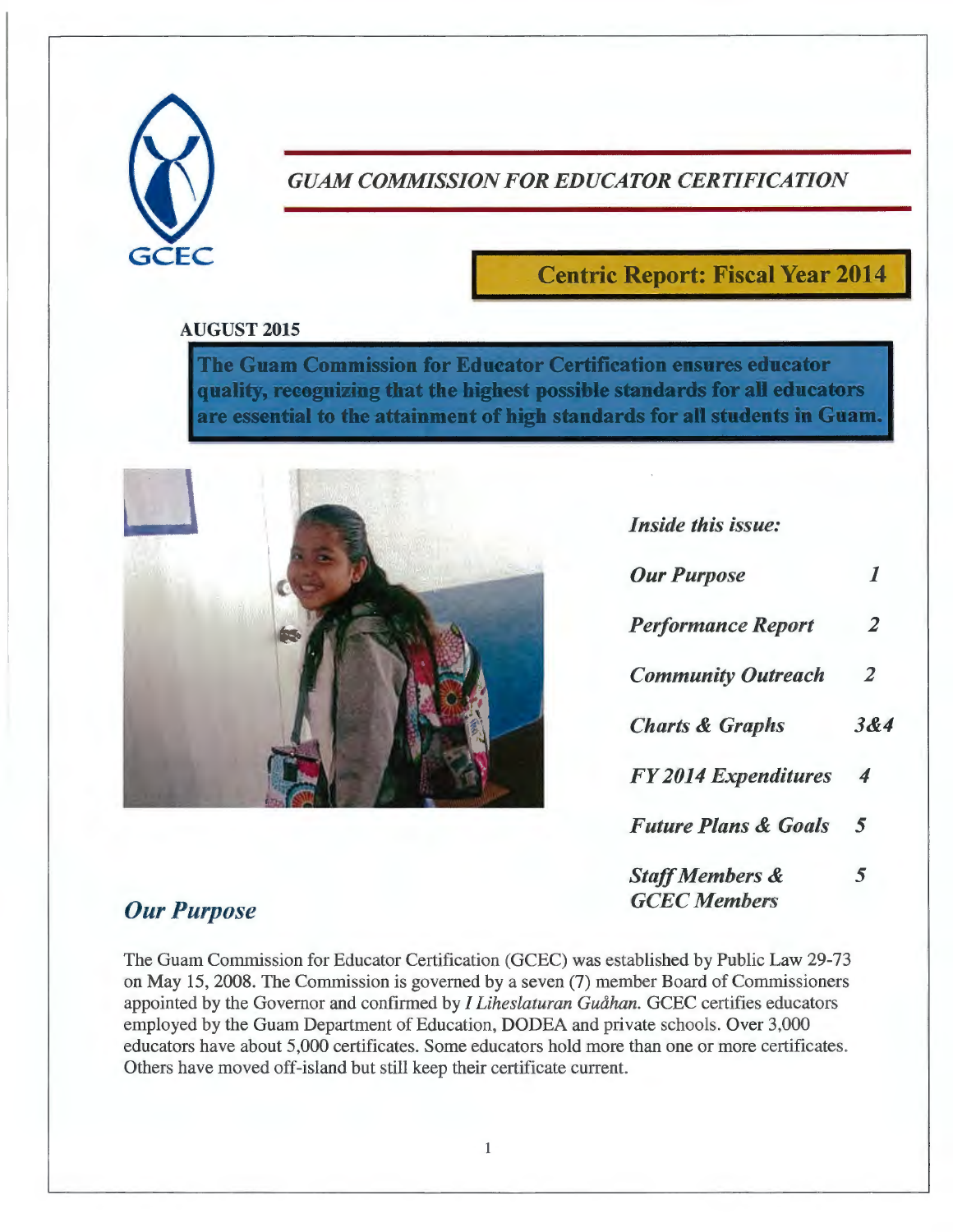## *Performance Report*

# *Certificates Issued FY 2014*  Temporary Basic



| Temporary    | 106 |
|--------------|-----|
| <b>Basic</b> | 47  |
| Initial      | 124 |
| Professional | 242 |
|              |     |
| Master       | 106 |
| Extensions   | 11  |
| Endorsements | 26  |
| <b>TOTAL</b> | 662 |



| No. of Telephone calls received $5,036$ |       |
|-----------------------------------------|-------|
| No. of Walk-ins                         | 1,962 |
| No. of Emails                           | 4,122 |

### *Community Outreach*

The Guam Commission for Educator Certification attended the Guam Department of Education Job Fair on July 14, 2014 and made 3 scheduled visit in the community to provide information to faculty, staff, educators, and students about certification requirements . The passing of Public Law 31-50 in May of 2011 made some changes to the certification requirements .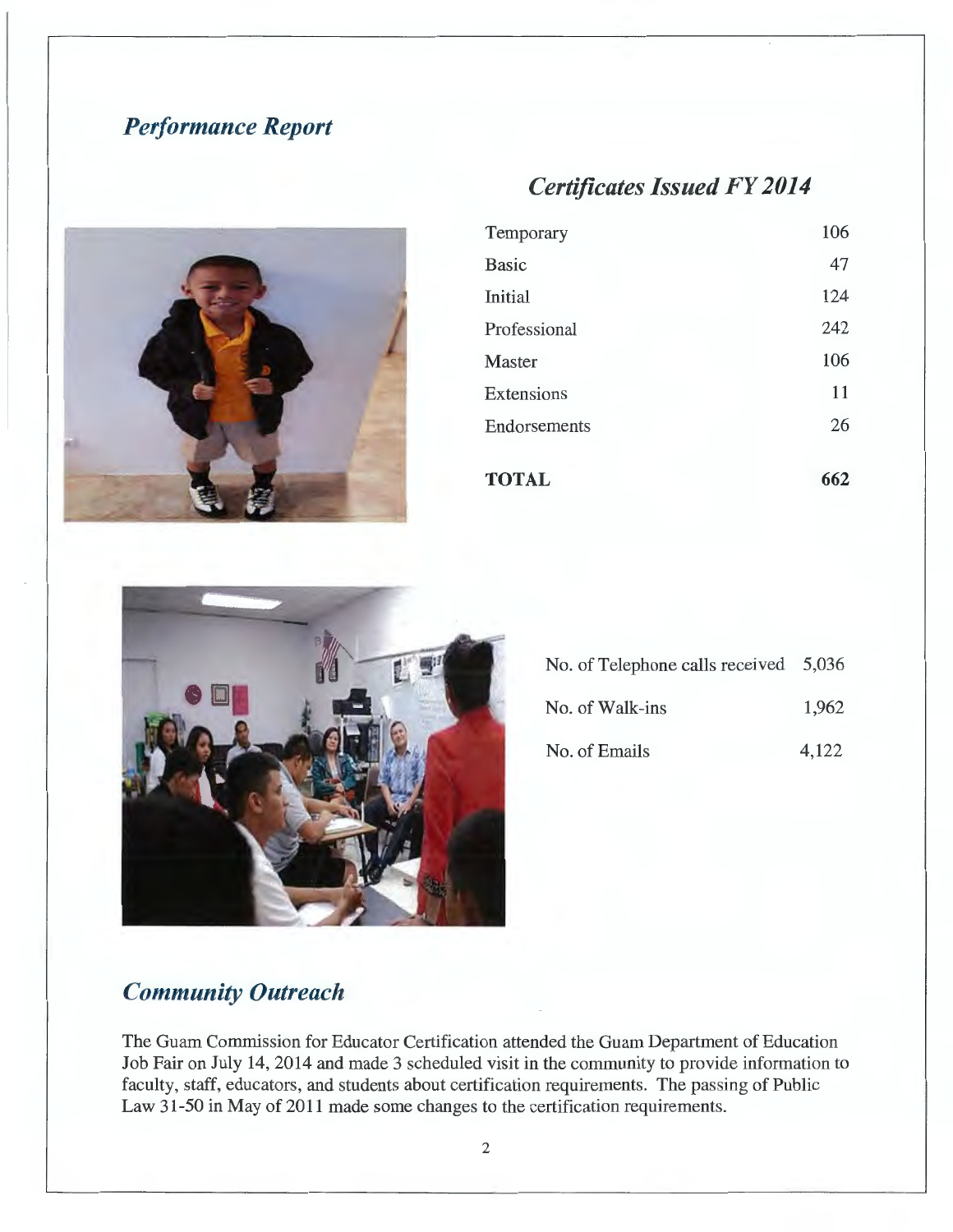## *Charts* **&** *Graphs*







3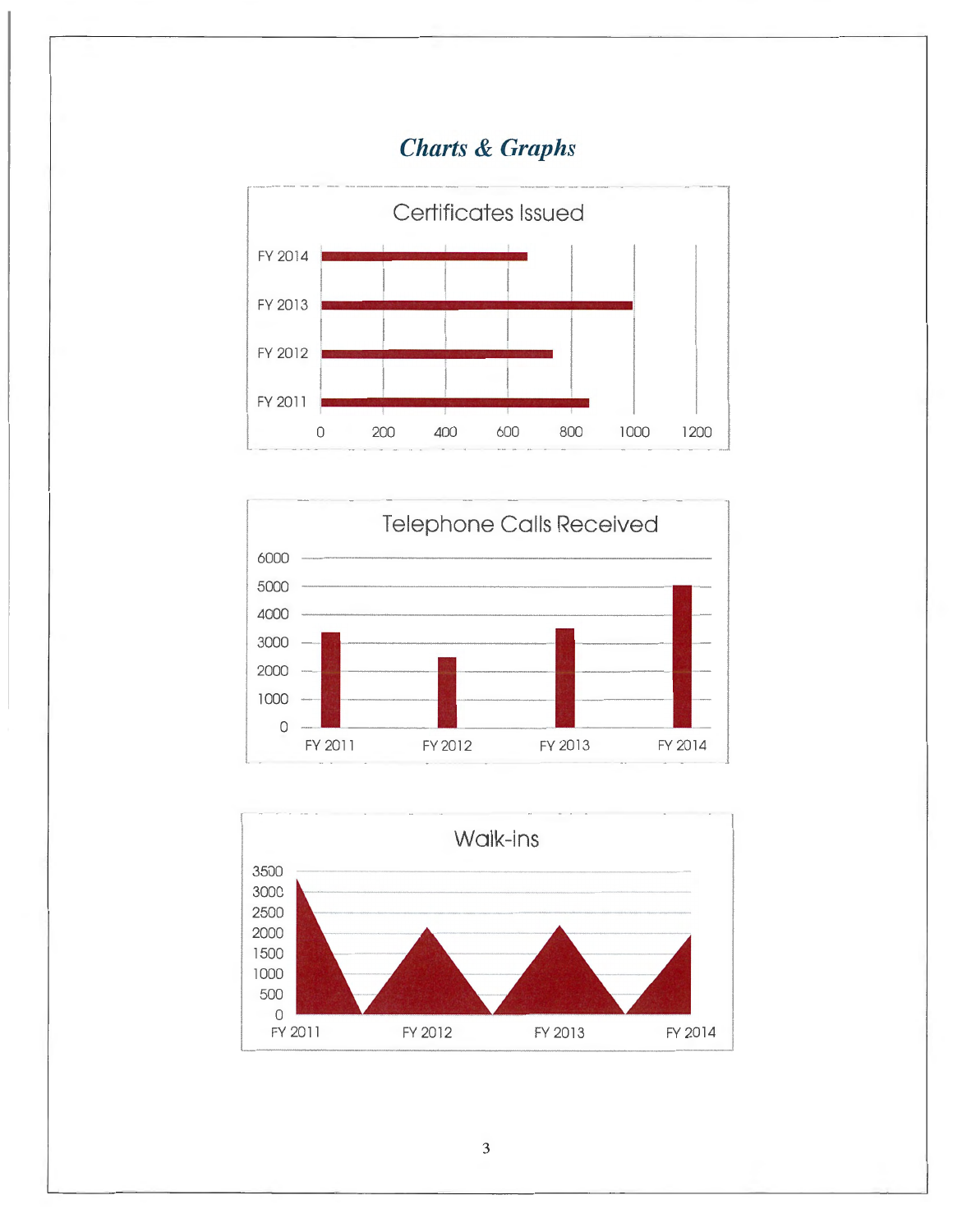

## *GCEC Expenditures*

| <b>Expenses</b>              | <b>FY 2014</b> |            |
|------------------------------|----------------|------------|
| <b>Salaries and Benefits</b> |                | 188,363.52 |
| Rent                         |                | 5,000.00   |
| Contractual                  |                | 12,031.11  |
| Travel                       |                | $\sim$     |
| <b>Supplies</b>              |                | 707.31     |
| Telephone                    |                | 2.675.60   |
| <b>Miscellaneous</b>         |                | 1,200.00   |
|                              |                |            |

For Fiscal Year 2014, GCEC's total appropriation was \$202,617 and expenditures were \$209,977.54.

FEES: Total fees collected in FY 2014 was \$50,064.00.

FINANCIAL AUDIT: No financial audit was performed.